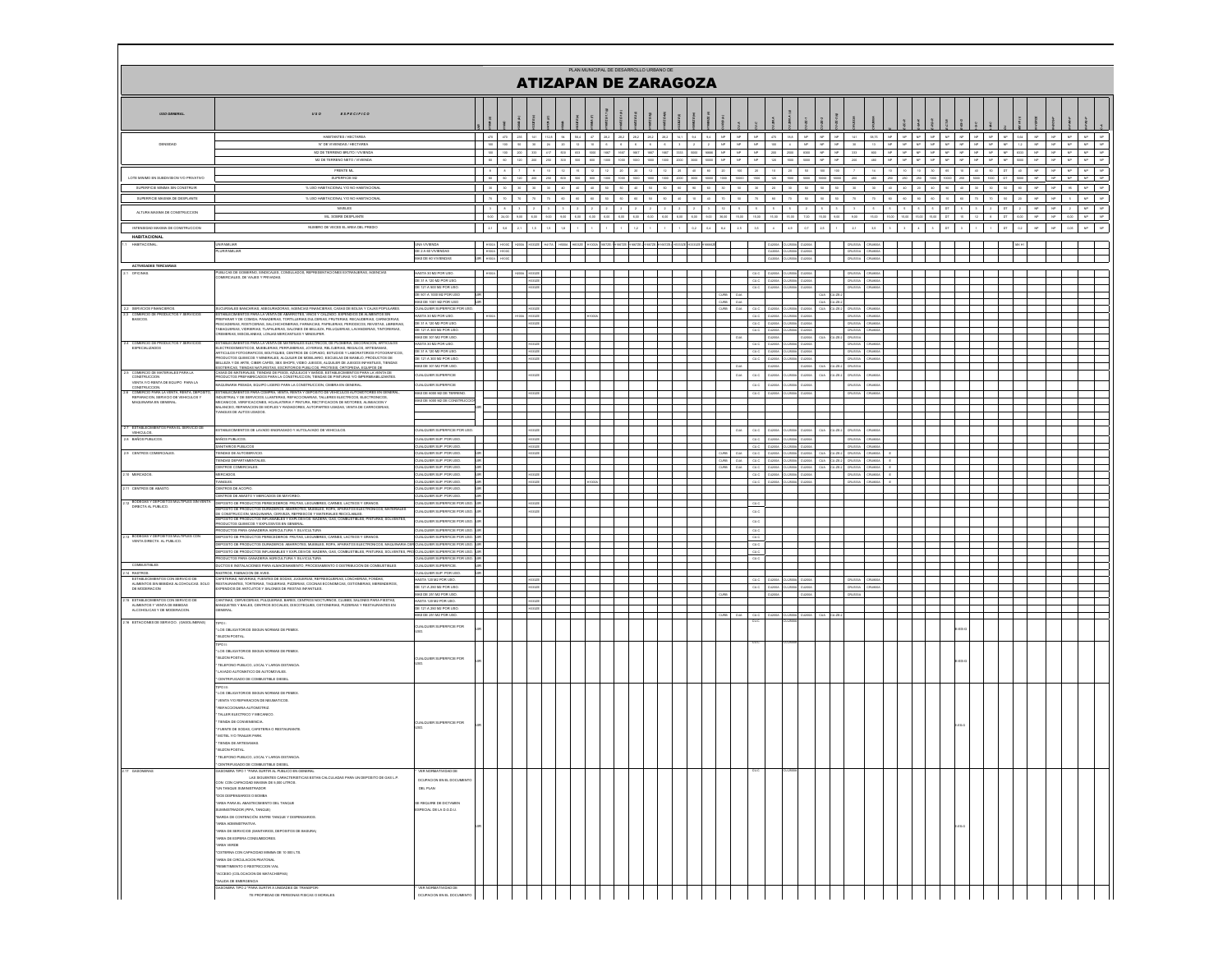|                                                                           | "UN TANQUE SUMINISTRADOR                                                                                                                                                                                           | DEL PLAN                                                      |                       |                  |            |                                                                             |         |  |                                   |                                               |                    |                                                        |                                                                                                                                               |                                        |                                                            |                         |                         |                                          |  |         |  |
|---------------------------------------------------------------------------|--------------------------------------------------------------------------------------------------------------------------------------------------------------------------------------------------------------------|---------------------------------------------------------------|-----------------------|------------------|------------|-----------------------------------------------------------------------------|---------|--|-----------------------------------|-----------------------------------------------|--------------------|--------------------------------------------------------|-----------------------------------------------------------------------------------------------------------------------------------------------|----------------------------------------|------------------------------------------------------------|-------------------------|-------------------------|------------------------------------------|--|---------|--|
|                                                                           | TIN DISPENSABIOS O BOMBA<br>'AREA PARA EL ABASTECIMENTO DEL TANQUE                                                                                                                                                 | SE REQUIRE DE DICTAMEN                                        |                       |                  |            |                                                                             |         |  |                                   |                                               |                    |                                                        |                                                                                                                                               |                                        |                                                            |                         |                         |                                          |  |         |  |
|                                                                           | CEMBER ARRESTS ROOMS<br>"BARDA DE CONTENCIÓN ENTRE TANQUE Y DISPENSARIOS.                                                                                                                                          | SPECIAL DE LA D.G.D.U.                                        |                       |                  |            |                                                                             |         |  |                                   |                                               |                    |                                                        |                                                                                                                                               |                                        |                                                            |                         |                         |                                          |  |         |  |
|                                                                           | AREA ADMINISTRATIVA<br>"AREA DE SERVICIOS (SANITARIOS, DEPOSITOS DE BASURA)                                                                                                                                        |                                                               |                       |                  |            |                                                                             |         |  |                                   |                                               |                    |                                                        |                                                                                                                                               |                                        |                                                            |                         |                         |                                          |  |         |  |
|                                                                           | CISTERNA CON CAPACIDAD MINIMA DE 10 000 LTS.<br>ACCESO (COLOCACION DE MATACHISPAS)                                                                                                                                 |                                                               |                       |                  |            |                                                                             |         |  |                                   |                                               |                    |                                                        |                                                                                                                                               |                                        |                                                            |                         |                         |                                          |  |         |  |
|                                                                           | SALIDA RETIRADA DE MATACHISPAS                                                                                                                                                                                     |                                                               |                       |                  |            |                                                                             |         |  |                                   |                                               |                    |                                                        |                                                                                                                                               |                                        |                                                            |                         |                         |                                          |  |         |  |
| 2.18 CENTROS DE COI<br>ENCAMADOS.                                         | SALIDA DE EMERGENCIA<br>ENTROS DE CONSULTORIOS Y DE SALUD, UNIDADES DE PRIMER CONTACTO, LABORATORIOS DE<br>JENTALES, CLINICOS, OPTICOS; DISPENSARIOS Y CENTROS ANTIRRABICOS.                                       | HASTA 120 M2 POR USO                                          | $\mathbf{I}$          |                  |            |                                                                             |         |  |                                   |                                               |                    |                                                        | cus cuc cussas cussas cussas cus custa causas causas e                                                                                        |                                        |                                                            | <b>C-SA-R</b>           |                         |                                          |  |         |  |
|                                                                           |                                                                                                                                                                                                                    | DE 121 A 500 M2 POR US<br>AS DE 501 M2 POR USO                |                       |                  |            |                                                                             |         |  | CUA<br>uka cuw                    | cu.c                                          |                    |                                                        | CUA CU-2E-2<br>cux cuase                                                                                                                      | CRUISSA E                              | $\overline{\phantom{a}}$                                   | <b>E-SA-R</b><br>E-SA-R |                         |                                          |  |         |  |
| 2.19 HOSPITALES Y SANATORIOS.                                             | .<br>LINCAS-HOSPITAL, SANATORIOS, MATERNIDADES, POLICUNICAS, HOSPITALES GENERALES Y DE<br>SPECIALIDADES. CENTROS MEDICOS Y UNIDADES DE REHABILITACION FISICO-MENTAL.                                               | MAS DE 6000 M2 DE TERRENO<br>MAS DE 5000 M2 DE CONS           |                       |                  |            |                                                                             |         |  |                                   |                                               |                    |                                                        | CUA CUC CU200A CU200A CU200A CUA CU-20-2 CRU333A CRU800A E                                                                                    |                                        | $\sim$                                                     | <b>D-SA-R</b><br>ESAR   |                         |                                          |  |         |  |
| 2.20 EDUCACION ELEMENTAL Y BASICA                                         | IDIN DE NIÑOS, ESCUELAS PRIMARIAS, EDUCACION ESPECIAL Y GUARDERIAS.                                                                                                                                                | HASTA 4 AULAS<br>MAS DE 5 AULAS                               |                       |                  |            |                                                                             |         |  |                                   | CUA CUC CU200A CU2500A<br>CUA CUC CU200A CU25 |                    |                                                        | 2004 CUA CU-25-2 CRU223A CRUBBOA E E-EC-R<br>CA CUA CUZE2 CRUSSA CRUSSA E ECC-R                                                               |                                        |                                                            |                         |                         |                                          |  |         |  |
| 2.21 EDUCACION MEDIA BASICA                                               | SCUELAS SECUNDARIAS GENERALES Y TECNOLOGICAS, ACADEMAS DE OFICIO Y TELESECUNDARIA                                                                                                                                  | AS DE 6000 M2 DE TERRENO                                      |                       |                  |            |                                                                             |         |  | CUA                               | cu.c                                          | A005LL             |                                                        | cu-zc-z                                                                                                                                       | CRU333A CRU800A                        | $E-EC-R$                                                   |                         |                         |                                          |  |         |  |
| 2.22 EDUCACION MEDIA SUPERIOR.                                            | EPARATORIA, VOCACIONALES, INSTITUTOS TECNICOS, CENTROS DE CAPACITACION Y ACADEMIAS PROFESIONALES MAS DE 6000 M2 DE TERRENO                                                                                         | IS DE 5000 M2 DE CONSTRU                                      |                       |                  |            |                                                                             |         |  | CUA                               | cu.c.                                         | CU200A CU 2500A    | A00SUC                                                 | CUA CU-ZE-2 CRU333A CRU800A                                                                                                                   |                                        | $E-EC-R$                                                   |                         |                         |                                          |  |         |  |
| 23 EDUCACION SUPERIO<br>INVESTIGACION.                                    | UELAS E INSTITUTOS TECNOI<br>ITUTOS DE INVESTIGACION.<br>GICOS, POLITECNICOS, NORMAL DE MAESTROS.                                                                                                                  | AS DE 5000 M2 DE CONSTRUCCIO<br>MAS DE 6000 M2 DE TERRENO     |                       |                  |            |                                                                             |         |  | CUA                               | $cu$ c                                        | 122004             |                                                        | cu-zc-z<br>CRUSSA                                                                                                                             | CRUISS                                 | $E-DC-R$                                                   |                         |                         |                                          |  |         |  |
|                                                                           |                                                                                                                                                                                                                    | MS DE 5000 M2 DE CONSTRUCCIO                                  |                       |                  |            |                                                                             |         |  |                                   |                                               |                    |                                                        |                                                                                                                                               |                                        |                                                            |                         |                         |                                          |  |         |  |
| 2.24 EDUCACION FISICA Y ARTISTICA                                         | SCUELAS DE NATACIÓN, MUSICA, BALE, ARTES MARCIALES, DE MODELOS, PINTURA, ESCULTURA, ACTUACIÓN.<br>DTOGRAFIA, EDUCACIÓN FISICA Y MANUALIDADES Y ACTIVIDADES ACUATICAS.                                              | HASTA 250 M2 POR USO.<br>MAS DE 251 M2 POR USO                | $\mathbf{I}$          | H3332E           |            |                                                                             |         |  | <b>CUA</b>                        |                                               |                    |                                                        | CUA   CUC   CU200A   CU200A   CU200A   CU3022   CRU222A   CRU200A   E   EEC-R<br>CUC CU200A CU2500A CU200A CUA CU2022 CRU333A CRU800A E EEC-R |                                        |                                                            |                         |                         |                                          |  |         |  |
| 2.25 INSTALACIONES RELIGIOSAS.                                            | MPLOS Y LUGARES DE CULTO; CONVENTOS Y EDIFICACIONES PARA LA PRACTICA Y/O LA ENSEÑANZA RELIGIOSA                                                                                                                    | AS DE 6000 M2 DE TERRENO<br>S DE 5000 M2 DE CONSTRUCCION      |                       |                  |            |                                                                             |         |  |                                   |                                               |                    |                                                        |                                                                                                                                               | 2 CRU333A CRU800A                      |                                                            |                         |                         |                                          |  |         |  |
| RECREATIVOS                                                               | AUDITORIOS, TEATROS, CINES, AUTOCINEMAS, Y SALAS DE CONCIERTOS.<br>BIR IOTECAS MUSEOS GALEBIAS DE ARTE HEMEROTECAS SUB IOTECAS MUSEOS GALEBIAS DE ARTE                                                             | CUALQUER SUPERFICIE POR USO. UIR<br>MAS DE 6000 M2 DE TERRENO |                       | 103325           |            |                                                                             |         |  | cus                               |                                               |                    |                                                        | URB CUA CUC CU200A CU200A CU200A CUA CU2022 CRU223A CRU200A E ECCR<br>CUA CU-25-2 CRU333A CRU800A                                             |                                        | $E = EEC-R$                                                |                         |                         |                                          |  |         |  |
|                                                                           | TECAS, PINACOTECAS, FILMOTECAS, CINETECAS, CASAS DE CULTURA, SALAS DE EXPOSICION, CENTROS                                                                                                                          | MAS DE 5000 M2 DE CONSTRUCCIO                                 |                       |                  |            |                                                                             |         |  | CUA                               |                                               | CUC CU200A CU2500A |                                                        | CUA CU-26-2                                                                                                                                   |                                        | $E = EEC-R$                                                |                         |                         |                                          |  |         |  |
| 2.27 INSTALACIONES PARA LA RECREACION<br>Y LOS DEPORTES.                  | ALNEARIOS Y ACTIVIDADES ACUATICAS.                                                                                                                                                                                 | MAS DE 6000 M2 DE TERRENO<br>MS DE 5000 M2 DE CONSTRUCCIO     |                       |                  |            |                                                                             |         |  | CUA                               |                                               |                    |                                                        | CU-ZE-2                                                                                                                                       |                                        | $E-EC-R$                                                   |                         |                         |                                          |  |         |  |
|                                                                           | BOLICHES, AJEDREZ Y ADIESTRAMENTO CANINO<br>BILLARES, DOMINO, JUEGOS DE SALON EN GENERAL                                                                                                                           | HASTA 250 M2 POR USO<br>DE 251 A 1000 M2 POR USO.             |                       |                  |            |                                                                             |         |  | <b>CUA</b>                        |                                               |                    |                                                        | CUC CU200A CU2500A CU200A CUA CU2022 CRU22A CRU200A<br>CUA CUNT CUZEA CUNT CUZEA CUA CUZEZ CRUZEA CRUZEA E ESCR                               |                                        | $E = 100R$                                                 |                         |                         |                                          |  |         |  |
|                                                                           |                                                                                                                                                                                                                    | DE 1001 A 5000 M2 POR USO.<br>MAS DE 5001 M2 POR USO.         |                       |                  |            |                                                                             |         |  | <b>CUA</b><br>CUA                 |                                               | CU200A<br>CU200A   |                                                        | CU200A CUA CU-26-2 CRU333A<br>CU200A CUA CU-25-2 CRU333A                                                                                      |                                        | $E = ECO-R$<br>$E$ $ECC-R$                                 |                         |                         |                                          |  |         |  |
|                                                                           | <b>INASIOS EN GENERAL</b>                                                                                                                                                                                          | HASTA 250 M2 POR USO<br>DE 251 A 1000 M2 POR USO.             |                       |                  |            |                                                                             |         |  | CUA<br>cus I                      |                                               |                    |                                                        | CUC CU200A CU250A CU200A CUA CU-25-2 CRU333A CRU806<br>CUC CU200A CU2500A CU200A CUA CU-201-2 CRU333A CRU800A                                 |                                        | E EECR<br>$E = EEC-R$                                      |                         |                         |                                          |  |         |  |
|                                                                           |                                                                                                                                                                                                                    | DE 1001 A 5000 M2 POR USO.                                    |                       |                  |            |                                                                             |         |  | <b>CUA</b>                        |                                               | CU200A             |                                                        | CU200A CUA CU-20-2 CRU333A                                                                                                                    |                                        | $E$ D-DD-R                                                 |                         |                         |                                          |  |         |  |
|                                                                           | <b>CANCHAS CUBIERTAS EN GENERAL</b>                                                                                                                                                                                | MAS DE 5001 M2 POR USO.<br>LIALQUER SUP. POR USO.             |                       | <b>H3332E</b>    |            |                                                                             |         |  | <b>CUA</b>                        |                                               | CU200A             |                                                        | CU200A CUA CU-2E-2 CRU333A<br>CUA CUC CU200A CU2500A CU200A CUA CU-25-2 CRU333A CRU800A                                                       |                                        | $E = EQ - R$<br><b>Contract Contract Contract Contract</b> |                         | E-RD-R                  |                                          |  |         |  |
|                                                                           | CANCHAS DESCUBIERTAS EN GENERAL.<br>ALENQUES, EXPOSICIONES FERIALES                                                                                                                                                | CUALQUER SUP. POR USO.<br>MAS DE 6000 M2 DE TERRENO           |                       |                  |            | H200A H2332E H417A H500A H8332E H1000A 10672E-1H10672E-4H16672E-3H16672E-3H | 6725-10 |  | CUA I<br>CUA                      |                                               |                    |                                                        | CUC CU200A CU2500A CU200A CUA CU-25-2 CRU220A CRU800A<br>cu-zc-                                                                               |                                        | $\mathbb{Z}$                                               | ERDR                    |                         |                                          |  | N-PAR-P |  |
| 2.28 INSTALACIONES PARA DEPORTES DE                                       | : STADIOS, HIPODROMOS, GALGODROMOS, AUTODROMOS, VELODROMOS, PLAZAS DE TOROS, LIENZOS CHARROS<br>PISTAS PARA MOTOCICLISMO Y ACTIVIDADES ACUATICAS                                                                   | AS DE 5000 M2 DE CONSTRUCCIO<br>MAS DE 6000 M2 DE TERRENO     |                       |                  |            |                                                                             |         |  |                                   |                                               |                    |                                                        | cu-zc-                                                                                                                                        |                                        |                                                            |                         |                         |                                          |  |         |  |
| EXHIBICION AL AIRE LIBRE.                                                 |                                                                                                                                                                                                                    | MS DE 5000 M2 DE CONSTRUCCIO                                  |                       |                  |            |                                                                             |         |  |                                   |                                               |                    |                                                        |                                                                                                                                               |                                        |                                                            |                         |                         |                                          |  |         |  |
| 2.29 CLUBES E INSTALACIONES CAMPESTRES<br>2.30 PARQUES Y JARDINES.        | CLUBES CAMPESTRES, CAMPOS DE TIRO, CAMPAMENTOS, PARADERO DE REMOLQUES, CLUBES HIPICOS Y DE GOLF. CUALQUIER SUPERFICIE POR USO. UIR<br>PLAZAS, JARDINES BOTANICOS, JUEGOS INFANTILES, PARQUES Y JARDINES EN GENERAL | CUALQUER SUPERFICIE POR USO. UIR                              |                       |                  |            | 000A 156572E-10156572E-0156572E-0156572E-01                                 |         |  |                                   |                                               |                    |                                                        |                                                                                                                                               |                                        |                                                            |                         | E-RD-R                  |                                          |  |         |  |
| 2.31 INSTALACIONES HOTELERAS                                              | HOTELES, MOTELES, CASAS DE HUESPEDES, BUNGALOWS Y POSADAS                                                                                                                                                          | CUALQUER SUPERFICIE POR USO. UIR                              |                       |                  | ACCENT ADD |                                                                             |         |  |                                   |                                               |                    |                                                        | CIA CUC CU200A CU200A CU200A CUA CUAE CHUECA CRUSSA CRUSSA E<br>CURB CUA CUC CUZERA CUZEROA CUZERA CUA CUZERA CRUZERA CRUZERA E               |                                        |                                                            |                         | E-RD-R<br><b>E-RD-R</b> |                                          |  |         |  |
| 2.32 ASISTENCIALES.                                                       | ORFANATORIOS, ASILOS DE ANCIANOS E INDIGENTES, ALBERGUES.<br>CASAS DE CUNA, ESTANCIA INFANTIL                                                                                                                      | CUALQUER SUPERFICIE POR USO. UIR<br>CUALQUER SUP. POR USO.    | lure                  | 10332E<br>10332E |            |                                                                             |         |  |                                   |                                               |                    | CUC CU200A CU2500A CU200A<br>CUC CU200A CU2500A CU200A |                                                                                                                                               | CRU223A CRU800A E<br>CRU223A CRU800A E |                                                            |                         |                         |                                          |  |         |  |
|                                                                           | ENTRO DE INTEGRACION JUVENIL.<br>CIACIONES CIVILES.                                                                                                                                                                | CUALQUER SUP. POR USO.<br>CUALQUER SUP. POR USO.              | <b>LUIR</b> H         | oazc             |            |                                                                             |         |  |                                   |                                               |                    | CUC CU200A CU2500A CU200A                              | CUA CUC CU200A CU250A CU200A CUA CU-25-2 CRU33A CRU800A                                                                                       | CRU223A CRUBBOA E                      |                                                            |                         |                         |                                          |  |         |  |
| 2.33 INSTALACIONES PARA LA SEGURIDAD<br>PUBLICA Y PROCURACION DE JUSTICIA | STACIONES DE BOMBEROS Y AMBULANCIAS.<br>ASETAS Y/O COMANDANCIAS                                                                                                                                                    | CUALQUER SUP. POR USO.<br>CUALQUER SUP. POR USO.              |                       |                  |            |                                                                             |         |  | AURA BRUS                         |                                               | CUC CU200A CU25    |                                                        | CURR CUA CUC CU200A CU200A CU200A CUA CU-25-2 CRU33A CRU800A E<br>CUA CU-20-2                                                                 | CRU333A CRUBBS                         | $\mathbb{Z}$                                               |                         |                         |                                          |  |         |  |
|                                                                           | DELEGACIONES ,CUARTELES DE POLICIA Y/O TRANSITO. CENTROS DE CAPACITACION, AGENCIAS DE SEGL<br>PRIVADA.                                                                                                             | CUALQUER SUP. POR USO.                                        | un                    |                  |            |                                                                             |         |  |                                   | cu.c                                          | CU200A CU25        |                                                        |                                                                                                                                               | CRU22A CRUBBS                          | ×                                                          |                         |                         |                                          |  |         |  |
|                                                                           | CENTROS PENITENCIARIOS Y DE READAPTACION SOCIAL<br>CENTROS DE JUSTICIA, JUZGADOS Y CORTES                                                                                                                          | CUALQUER SUP. POR USO.<br>CUALQUER SUP, POR US                | <b>Lure</b>           |                  |            |                                                                             |         |  |                                   |                                               |                    |                                                        |                                                                                                                                               |                                        | $\mathbb{Z}$                                               |                         |                         |                                          |  |         |  |
| 2.34 DEFENSA.                                                             | CONAS E INSTALACIONES MILITARES.<br>CONA DE PRACTICAS.                                                                                                                                                             | CUALQUER SUP. POR USO<br>CUALQUER SUP. POR US                 | $\sqrt{m}$            |                  |            |                                                                             |         |  |                                   |                                               |                    |                                                        |                                                                                                                                               |                                        |                                                            |                         |                         |                                          |  |         |  |
|                                                                           | ENCUARTELAMENTO<br>DUCACION MILITAR                                                                                                                                                                                | CUALQUER SUP. POR USO.<br>CUALQUER SUP. POR USO               |                       |                  |            |                                                                             |         |  |                                   |                                               |                    |                                                        |                                                                                                                                               |                                        |                                                            |                         |                         |                                          |  |         |  |
| 2.35 FUNERARIAS Y VELATORIOS.                                             | <b>RARIAS Y VELATORIO</b>                                                                                                                                                                                          | HASTA 250 M2 POR USO                                          |                       |                  |            |                                                                             |         |  | <b>CUA</b>                        |                                               |                    |                                                        | CUA CU-ZE-2                                                                                                                                   |                                        |                                                            |                         |                         |                                          |  |         |  |
| 2.35 CEMENTERIOS.                                                         | PANTEONES, CEMENTERIOS, MAUSOLEOS Y CREMATORIOS.                                                                                                                                                                   | MAS DE 251 M2 POR USO<br>CUALQUER SUP. POR USO                |                       |                  |            |                                                                             |         |  | CUA                               |                                               |                    |                                                        | CUA CU-26-2<br>CRU333A CR                                                                                                                     |                                        | $\blacksquare$                                             |                         |                         |                                          |  |         |  |
| 2.37 ESTACIONAMENTOS                                                      | RTICALES, HORIZONTALES Y PENSIONES                                                                                                                                                                                 |                                                               |                       |                  |            |                                                                             |         |  | RB CUA                            |                                               | CUC CU200A CU2500A |                                                        | 200A CUA CU-2E-2 CRU333A CRUB<br>CURB CUA CUC CU200A CU200A CU200A CUA CU-202 CRU223A CRU806                                                  |                                        |                                                            |                         |                         |                                          |  |         |  |
|                                                                           |                                                                                                                                                                                                                    | HASTA 50 CAJONES.<br>DE 51 A 100 CAJONES.                     |                       |                  |            |                                                                             |         |  |                                   |                                               |                    |                                                        |                                                                                                                                               |                                        |                                                            |                         |                         |                                          |  |         |  |
| 2.38 TERMINALES E INSTALACIONES PARA                                      | TERMINALES DE PASAJEROS URBANOS.                                                                                                                                                                                   | MAS DE 101 CAJONES<br>CUALQUER SUP. POR USO                   |                       |                  |            |                                                                             |         |  | URB CUA CUC CU200A CU2500A CU200A |                                               |                    |                                                        | CUA CU-25-2 CRUSSA CRUSS<br>CUA CUC CU200A CU2500A CU200A CUA CU-25-2 CRU333A                                                                 |                                        |                                                            |                         |                         |                                          |  |         |  |
| EL TRANSPORTE.                                                            | ERMINALES DE PASAJEROS FORANEOS, AEROPUERTOS.                                                                                                                                                                      | CUALQUER SUP. POR USO.                                        |                       |                  |            |                                                                             |         |  |                                   |                                               |                    |                                                        |                                                                                                                                               |                                        |                                                            |                         | CT-8                    |                                          |  |         |  |
|                                                                           | TERMINALES DE CARGA.<br>SITIOS O BASES DE TAXIS.                                                                                                                                                                   | CUALQUER SUP. POR USO.<br>CUALQUER SUP. POR USO.              |                       |                  |            |                                                                             |         |  |                                   | CUA CUC CU200A CU2500A                        |                    | A005UC                                                 | CUA CU-ZE-2 CRU333A                                                                                                                           |                                        |                                                            |                         |                         |                                          |  |         |  |
|                                                                           | ITIOS O BASES DE CARGA.<br>NCIERRO Y TALLERES DE MANTENMIENTO DE TRANSPORTE PUBLICO EN GENERAL                                                                                                                     | CUALQUER SUP. POR USO.<br>CUALQUER SUPERFICIE POR US          |                       |                  |            |                                                                             |         |  |                                   |                                               |                    |                                                        |                                                                                                                                               |                                        |                                                            |                         |                         |                                          |  |         |  |
| 2.39 COMUNICACIONES.                                                      | DFICINAS, AGENCIAS DE CORREOS, TELEGRAFOS, TELEFONOS, MENSAJERIA, ESTACIONES DE RADIO,<br>FELEVISION, BANDA CIVIL Y TELECOMUNICACIONES.                                                                            | 1ASTA 250 M2 POR USO.<br>MAS DE 251 M2 POR USO.               |                       | <b>H3332E</b>    |            |                                                                             |         |  | CURB CUA                          |                                               | cusso.             |                                                        | CURB CUA CUC CU2BBA CU2BBA CU2BBA CUA CU-2B-2 CRU333A CRUBBE<br>CU200A CUA CU-20-2 CRU22A                                                     |                                        |                                                            |                         |                         |                                          |  |         |  |
| TORRES O SITIOS CELULARES<br>DENOMINADOS RADIOBASES                       | TIPO 1 .- AUTOSOPORTADA (CONTENEDOR CON TORRE EN PATIO)<br>TIPO 2 - ARRIOSTRADA (SALAS CON ANTENAS EN AZOTEA)                                                                                                      | VER NORMATIVIDAD DE<br>OCUPACION EN EL DOCUMENTO              |                       |                  |            |                                                                             |         |  | CUA                               |                                               |                    |                                                        | CRUIX<br>cu-za                                                                                                                                |                                        |                                                            |                         |                         |                                          |  |         |  |
|                                                                           | FIPO 3 - MONOPOLAR (SALAS CON ANTENAS EN AZOTEA)                                                                                                                                                                   | DEL PLAN<br>E REQUIRE DE DICTAMEN                             |                       |                  |            |                                                                             |         |  |                                   |                                               |                    |                                                        |                                                                                                                                               |                                        |                                                            |                         |                         |                                          |  |         |  |
| 0 INSTALACIONES PARA LA O                                                 |                                                                                                                                                                                                                    | PECIAL DE LA D.G.D.U                                          |                       |                  |            |                                                                             |         |  |                                   |                                               |                    |                                                        |                                                                                                                                               |                                        |                                                            |                         |                         |                                          |  |         |  |
| MATERIALES DE DESECHO.                                                    | ERROZOS, MATERIALES DE DEMOLICION, PAPEL, CARTON, TRAPO, VIDRIO Y OTROS DESECHOS Y RESIDUOS<br>NATINALES<br>ISHUESADEROS DE VEHICULOS.                                                                             | CUALQUER SUPERFICIE POR USO. UR<br>CUALQUER SUP. POR USO.     |                       |                  |            |                                                                             |         |  |                                   |                                               |                    |                                                        |                                                                                                                                               |                                        |                                                            |                         |                         |                                          |  |         |  |
| ACTIVIDADES SECUNDARIAS.                                                  |                                                                                                                                                                                                                    | HASTA 600 M2 POR USO.                                         |                       |                  |            |                                                                             |         |  |                                   |                                               |                    |                                                        |                                                                                                                                               |                                        |                                                            |                         |                         | $1-16$ C                                 |  |         |  |
| MANUFACTURERA DE PRODU<br>ALMENTICIOS, BEBIDAS Y TAI                      | NUFACTURA DE LA CARNE: CONGELACIÓN Y EMPACADO DE CARNE FRESCA DE: CERDO, VACA, OVEJA<br>BRA, CABALLO, CONEJO, ETC.                                                                                                 | DE 601 A 1500 M2 POR USO.<br>MAS DE 1501 M2 POR USO.          |                       |                  |            |                                                                             |         |  |                                   |                                               |                    |                                                        |                                                                                                                                               |                                        |                                                            |                         |                         | $1-16$ C                                 |  |         |  |
|                                                                           | REPARACIÓN DE CONSERVAS Y EMBUTIDOS DE CARNE; OPERACIÓNES DE CONSERVACIÓN TALES COM<br>URADO, AHUMADO Y SALADO ENTRE OTROS.                                                                                        | HASTA 300 M2 POR USO.                                         |                       |                  |            |                                                                             |         |  |                                   |                                               |                    |                                                        |                                                                                                                                               |                                        |                                                            |                         |                         | <b>I-M-C</b>                             |  |         |  |
|                                                                           |                                                                                                                                                                                                                    | DE 301 A 1000 M2 POR USO<br>MAS DE 1001 M2 POR USO            |                       |                  |            |                                                                             |         |  |                                   |                                               |                    |                                                        |                                                                                                                                               |                                        |                                                            |                         |                         | <b>IMC</b><br><b>HG-C</b>                |  |         |  |
|                                                                           | MANUFACTURA DE PESCADOS Y MARISCOS: PREPARACIÓN, CONGELACIÓN, EMPACADO, CONSERVACIÓN Y<br>ENLATADO DE PESCADOS Y MARISCOS. CONSERVACIÓN DE PESCADOS Y MARISCOS MEDIANTE PROCESOS DE<br>SALADO Y SECADO.            | HASTA 600 M2 POR USO.<br>DE 601 A 1500 M2 POR USO             |                       |                  |            |                                                                             |         |  |                                   |                                               |                    |                                                        |                                                                                                                                               |                                        |                                                            |                         |                         | <b>IMC</b><br><b>IMC</b>                 |  |         |  |
|                                                                           | <b>ITACION</b>                                                                                                                                                                                                     | MAS DE 1501 M2 INDE LISO<br>HASTA 600 M2 POR LISO             |                       |                  |            |                                                                             |         |  |                                   |                                               |                    |                                                        |                                                                                                                                               |                                        |                                                            |                         |                         | sec.<br>$1-16$ C                         |  |         |  |
|                                                                           | MANUFACTURA DE PRODUCTOS LACTEOS: ENVASADO, PASTEURIZACION, HOMOGENEIZACION, DESHIDRA<br>Y FABRICACION DE LECHE CONDENSADA, EVAPORADA Y EN POLVO.                                                                  | MAS DE 1501 M2 POR USO.                                       |                       |                  |            |                                                                             |         |  |                                   |                                               |                    |                                                        |                                                                                                                                               |                                        |                                                            |                         |                         |                                          |  |         |  |
|                                                                           | MANUFACTURA DE CONSERVAS ALIMENTICIAS DE FRUTAS Y LEGUMBRES: PREPARACION, CONSERVACION<br>INVASADO Y DESHIDRATACION DE FRUTAS, LEGUMBRES, JUGOS, SOPAS, GUISOS, SALSAS Y CONCENTRADOS                              | HASTA 600 M2 POR USO.                                         |                       |                  |            |                                                                             |         |  |                                   |                                               |                    |                                                        |                                                                                                                                               |                                        |                                                            |                         |                         | <b>IMC</b>                               |  |         |  |
|                                                                           | CALDOS).                                                                                                                                                                                                           | DE 601 A 1500 M2 POR USO.<br>MAS DE 1501 M2 POR USO.          | lurel                 |                  |            |                                                                             |         |  |                                   |                                               |                    |                                                        |                                                                                                                                               |                                        |                                                            |                         |                         | $146\,G$                                 |  |         |  |
|                                                                           | RODUCCION DE MERMELADAS Y FRUTAS EN CONSERVA.                                                                                                                                                                      | HASTA 600 M2 POR USO.<br>DE 601 A 1500 M2 POR USO             |                       |                  |            |                                                                             |         |  |                                   |                                               |                    |                                                        |                                                                                                                                               |                                        |                                                            |                         |                         | $1 \text{M-G}$<br>$146C$                 |  |         |  |
|                                                                           | MANUFACTURA DE PRODUCTOS DE MAIZ Y TRIGO: ELABORACIÓN DE PRODUCTOS DE HARINA DE MAIZ Y DE TRIG                                                                                                                     | MAS DE 1501 M2 POR USO<br>HASTA 600 M2 POR USO                |                       |                  |            |                                                                             |         |  |                                   |                                               |                    |                                                        |                                                                                                                                               |                                        |                                                            |                         |                         | $1-16$ C                                 |  |         |  |
|                                                                           |                                                                                                                                                                                                                    | DE 601 A 1500 M2 POR USO.                                     | <b>u</b> <sub>R</sub> |                  |            |                                                                             |         |  |                                   |                                               |                    |                                                        |                                                                                                                                               |                                        |                                                            |                         |                         | $1 \text{M} \text{C}$<br><b>I-G-C</b>    |  |         |  |
|                                                                           | MOLINOS DE SEMILLAS, CHLES Y GRANOS.                                                                                                                                                                               | MAS DE 1501 M2 POR USO.<br>HASTA 600 M2 POR USO.              |                       | O33ZE            |            |                                                                             |         |  |                                   |                                               |                    |                                                        |                                                                                                                                               |                                        |                                                            |                         |                         | $^{\rm LMC}$                             |  |         |  |
|                                                                           |                                                                                                                                                                                                                    | DE 601 A 1500 M2 POR USO.<br>MAS DE 1501 M2 POR USO.          |                       |                  |            |                                                                             |         |  |                                   |                                               |                    |                                                        |                                                                                                                                               |                                        |                                                            |                         |                         | $1\text{-}\mathrm{M}\text{-}\mathrm{C}$  |  |         |  |
|                                                                           | IANUFACTURA DE EMBOTELLADORA DE BEBIDAS: PRODUCCION DE BEBIDAS DESTILADAS DE AGAVES. CARA<br>RUTAS, GRANOS, CONCENTRADOS Y JARABES.                                                                                | HASTA 600 M2 POR USO.<br>DE 601 A 1500 M2 POR USO.            | lurd                  |                  |            |                                                                             |         |  |                                   |                                               |                    |                                                        |                                                                                                                                               |                                        |                                                            |                         |                         | $1-10-12$<br>$1 \text{M} \cdot \text{C}$ |  |         |  |
|                                                                           |                                                                                                                                                                                                                    | MAS DE 1501 M2 POR USO.<br>HASTA 600 M2 POR USO.              | lurel                 |                  |            |                                                                             |         |  |                                   |                                               |                    |                                                        |                                                                                                                                               |                                        |                                                            |                         |                         | <b>I-M-C</b>                             |  |         |  |
|                                                                           | ELABORACIÓN DE PULQUE, SIDRA, ROMPOPE Y OTROS LICORES DE HIERBAS, FRUTAS Y CEREALES;<br>DESTILACIÓN DE ALCOHOL ETILICO, CERVEZA, MALTA, AGUAS MINERALES, PURIFICADAS, Y REFRESCOS.                                 | DE 601 A 1500 M2 POR USO.<br>MAS DE 1501 M2 POR USO.          | <b>LIIR</b>           |                  |            |                                                                             |         |  |                                   |                                               |                    |                                                        |                                                                                                                                               |                                        |                                                            |                         |                         | <b>IMC</b>                               |  |         |  |
|                                                                           | FABRICA DE HIELO<br>NUFACTURA TRANSFORMADORA DE TABACO: TODO LO RELACIONADO A LA PRODUCCIÓN DE CIGA<br>IROS, RAPE, TABACO PARA MASCAR Y PARA PIPA.                                                                 | CUALQUER SUP. POR USO.<br>HASTA 600 M2 POR USO.               | un                    |                  |            |                                                                             |         |  |                                   |                                               |                    |                                                        |                                                                                                                                               |                                        |                                                            |                         |                         | <b>IMC</b><br><b>I-M-C</b>               |  |         |  |